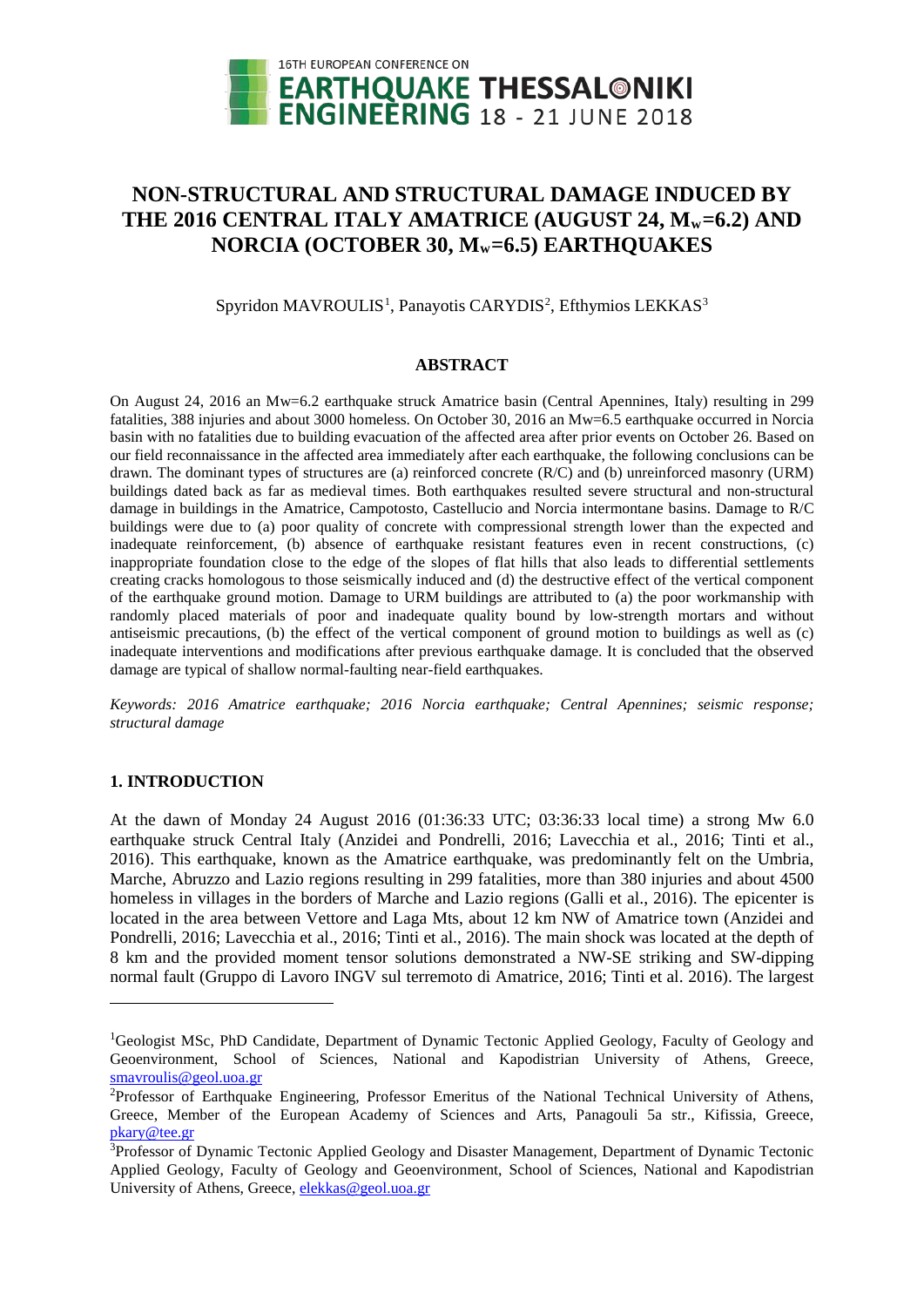aftershock occurred one hour after the main shock with Mw 5.4 and depth of 8.7 km, while three aftershocks with  $M_w$  varying from 4.3 to 4.8 were generated during the first three days of the aftershock sequence.

This event marked the initiation of a prolonged earthquake sequence that continued until the early 2017. It was characterized by the generation of three large events, a moderate Mw 5.4 earthquake with depth of 9.3 km and a strong Mw 5.9 earthquake with depth of 8.4 km on October 26, 2016 at 17:10:36 UTC and 19:18:05 UTC respectively and a strong Mw 6.5 earthquake, known as the Norcia earthquake, with depth of 9.4 km on October 30, 2016 at 6:40:17 UTC (Gruppo di Lavoro INGV sul Terremoto in Centro Italia, 2016). These events were accompanied by more than 60000 aftershocksforeshocks (Scognamiglio et al., 2016; Chiaraluce et al., 2017). Based on the assessed magnitudes, the last Mw 6.5 earthquake could be considered as the main event, while the others as foreshocks. Moreover, the Mw 6.5 earthquake was the largest seismic event occurred in the Italian peninsula since the devastating Ms 6.9 1980 Irpinia earthquake (Westaway and Jackson, 1987).

The aim of this paper is the brief presentation of the geological and seismotectonic setting of the affected area in the Central Apennines and the extended description of the non-structural and structural damage induced by the Amatrice and Norcia earthquakes, the largest of this sequence, based on macroseismic observations recorded during field reconnaissance conducted in the affected area by the authors immediately after each earthquake.

# **2. GEOLOGICAL SETTING OF CENTRAL APENNINES**

The study area is located in the Umbria-Abruzzi Apennines and affected by the Central Apennines fault system has been developed along the axial zone of the Apennines.

## *2.1. The Central Apennines Fault System*

The Central Apennines fault system (CAFS) is a coherent fault network developed in response to a remote stress field acting in the area since the Middle Pleistocene (Cello et al., 1995). It comprises N-S striking left-lateral strike-slip, transtentional and NNW-SSE to WNW-ESE striking normal faults resulted from a stress field characterized by a sub-horizontal, NW-SE trending maximum compression and from a NE-SW oriented extension (Cello et al., 1997). These faults are not only reactivated but also newly-formed faults constituting a 30-50-km-wide and a 100-km-long fault zone extending from Camerino in the north to L' Aquila in the south (Cello et al., 1997; Galadini and Galli et al., 2000). They also dissect or invert pre-existing features of the Central Apennines fold and thrust belt (Calamita et al., 1994a and references therein) and bound mountainous intermontane basins infilled with Pleistocene-Holocene deposits (Galadini and Galli et al., 2000; 2003). The recent tectonic activity of some of these faults is indicated by the occurrence of fault scarps affecting both bedrock and Quaternary deposits.

This Central Apennines fault system is made up of three major fault sets: (a) the Colfiorito - Leonessa, (b) the Monte Vettore - Gorzano and (c) the Norcia - L'Aquila sets. They can be related to regional strike-slip deformation and to the development of a composite negative flower structure including these major fault sets which, all together, represent the surface expression of a crustal scale left-lateral shear zone roughly trending north-south (Cello et al., 1997 and references therein).

## *2.2. Active faults surrounding the affected area*

The major active structures in the Umbria-Abruzzi Apennines are Late Pleistocene - Holocene primary dip-slip (normal) and oblique-slip (left-lateral) faults which belong to the Central Apennine Faults System (CAFS) and either bound the main intermontane basins or are responsible for the formation of minor basins in mountainous areas (Galadini and Galli, 2000 and references therein). Their prolongations into mountainous areas have resulted in bedrock usually carbonate fault scarps which, however, are not diagnostic of Late Pleistocene - Holocene activity (Bosi et al., 1993). The faults, which are active during the last millennia, have fault planes exposed along the bedrock scarps juxtaposing the pre-Quaternary bedrock against Quaternary slope deposits (Cello et al., 1997; Galadini and Galli, 2000, 2003) or clearly affect and displace fluvioglacial alluvial fans or alluvial terraces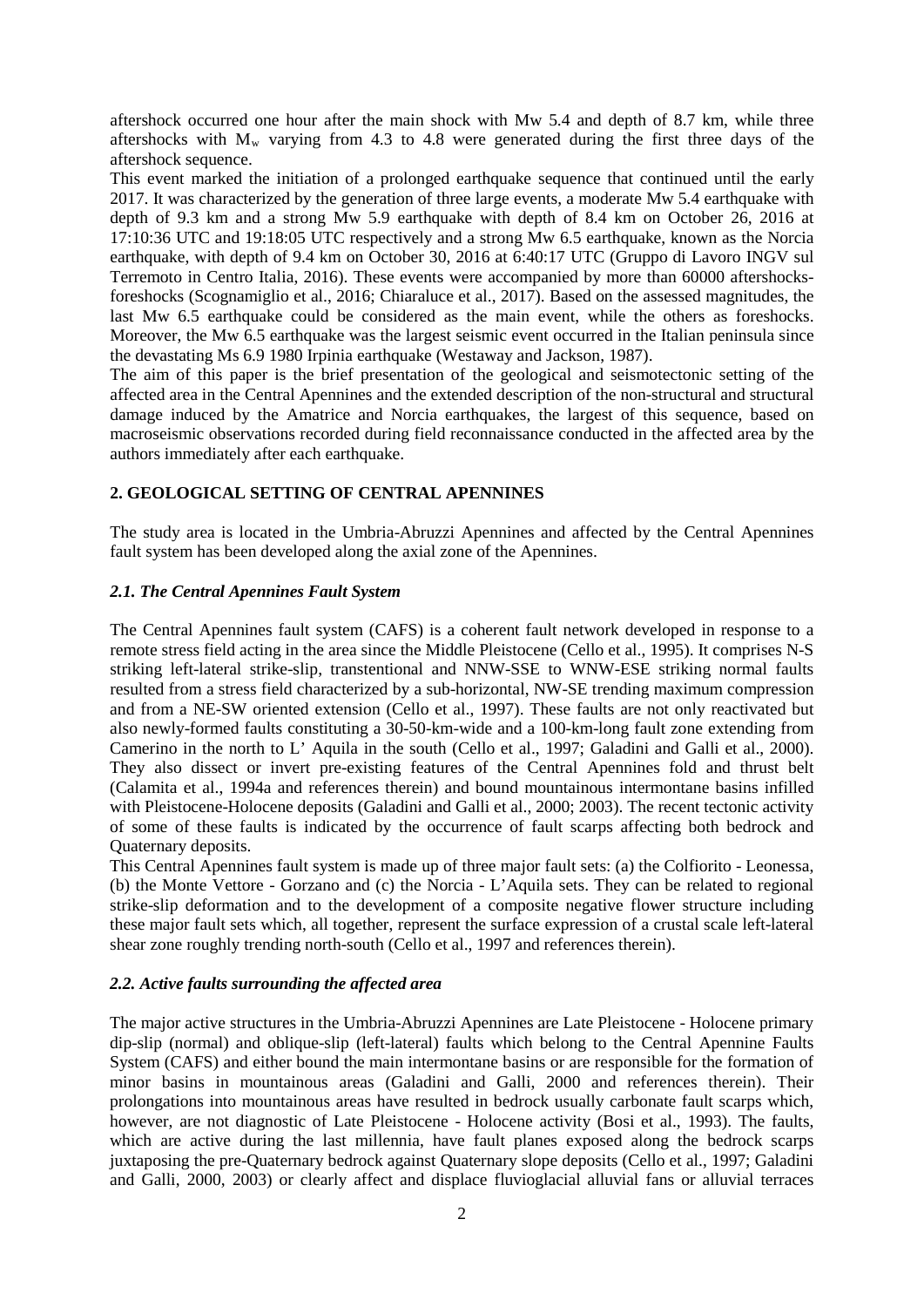along the mountain slopes (Galadini and Galli, 2000, 2003) and lacustrine deposits within basins (Galadini and Galli, 1999).

The major tectonic structures observed in the affected area are the active faults along the western slopes of the Laga Mts. and the Mt. Vettore as well as the Norcia fault system.

#### *2.2.1. Laga Mts. Fault*

The Laga Mts. fault is a 30 km-long, NW-SE striking and SW-dipping active normal fault bounding the western slope of the arenaceous Gorzano Mt. reaching altitudes of 2458 m a.s.l. as a part of the Laga chain (Calamita and Pizzi, 1994; Cello et al., 1997; 1998; Galadini and Galli, 2000, 2003; Galadini and Messina, 2001). It dislocates an Early Pliocene anticline structure consisting of Middle-Late Miocene marls (Cerrogna Marls and Pteropodi Marls formations) overlaid by early Messinian siliciclastic turbidites (Laga formation) (Centamore et al., 1991; Marsili and Tozzi, 1991; Calamita et al., 1995; Ghisetti and Vezzani, 2000). Two mountainous intermontane basins occur in its hangingwall: the Amatrice and Campotosto basin along the northern and southern part of the fault respectively. These basins are filled with continental deposits (Demangeot, 1965; Bachetti et al., 1990; Blumetti et al., 1993; Cacciuni et al., 1995).

The Amatrice basin is composed of Early Pleistocene glacis deposits, overlaid by large landslide bodies, and by terraced fluvial deposits presumably of Middle and Late Pleistocene age (Blumetti et al., 1993), while the Campotosto basin comprises coalescent alluvial fans and heteropic swamp deposits radiocarbon dated to  $39700 \pm 3000$  years BP with lack of old Quaternary continental deposits (Bachetti et al., 1990) indicating that it nucleated quite recently and that it is younger than the Amatrice basin (Galadini and Messina, 2001).

As far as the Quaternary activity is concerned, Galadini and Messina (2001) suggested the segmentation of the Laga Mts. fault taking into account the occurrence of two distinct mountainous intermontane basins in the hangingwall of Laga Mts into two distinct structures: the northern segment of pre-Late Quaternary activity constituting the eastern boundary of the mountainous inter-montane Amatrice basin and the southern segment of Late Quaternary activity bounding the mountainous intermontane Campotosto basin to the east. They also support an along-strike migration of the fault activity without any conclusive explanation for this migration process. However, Boncio et al. (2004) supported that there are neither significant geometrical nor structural complexities available for the justification of fault segmentation. Moreover, the analysis of the fault displacement does not support the hypothesis of segmentation.

Unlike most of the other structures surrounding the affected area, this fault affects the Miocene clayeyarenaceous bedrock of the Laga Mts., a lithology on which fault scarps related to recent fault activity are rarely formed and retained for a long period of time. However, the fault plane is well exposed in its central part where it dislocates Cerrogna Marls formation with N140-150° strike, 60-70° dip to the SW, N220-230° average slip vector and kinematic indicators including calcite shear fibres, abrasion striae, grooves and foliated cataclasite as well as in its northern part and more specifically north of Amatrice with N 155-165° strike and 80-85° dip to the SW (Calamita and Fizzi, 1992, and references therein; Cello et al., 1997; Boncio et al., 2004). The preservation of the fault scarp in its central part is due to the occurrence of massive to thick layered arenaceous beds of the basal Laga formation in the footwall block displaced against less cohesive alternations of pelites and arenites of the upper Laga formation (Boncio et al., 2004).

Furthermore, impressive geomorphological evidences of recent activity include slightly degraded but well-defined triangular facets developed along this mountain front and fault scarps affecting alluvial, colluvial and slope deposits (Blumeti et al., 1993; Cello et al., 1997, 1998; Galadini and Messina, 2001). At its northern termination, the fault progressively disappears, while in its southern termination it is clearly intersected by an E-W-striking and S-dipping normal fault of the Gran Sasso normal fault system (Boncio et al., 2004).

Based on paleoseismological analysis including excavation of trenches, radiocarbon dating and mineralogical analysis, Galadini and Gilli (2003) identified two events along the Laga Mts. fault, both occurred after 8320-8150 years BP, estimated a paleoseismologically inferred minimum slip rate of 0.12 mm/yr, a geomorphologically inferred vertical slip rate (based on the displacement of Late Pleistocene landforms) of 0.7-0.9 mm/yr, the recurrence interval not longer than 7570 years, a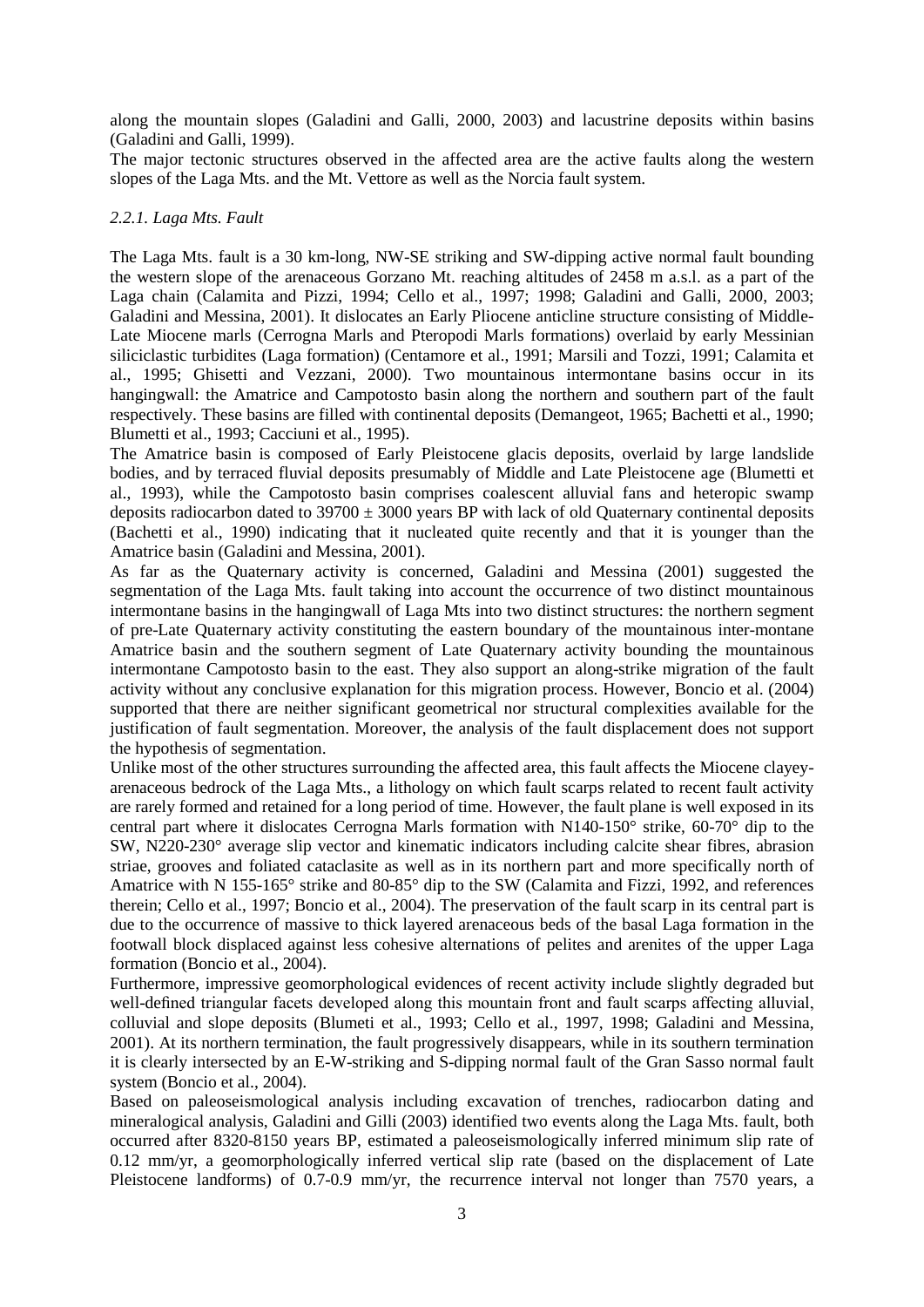minimum elapsed time fixed in eight centuries and the maximum expected magnitude equal to M 6.6.

#### *2.2.2. Mt. Vettore Fault*

The Mt. Vettore fault is located in the high mountainous environment of Sibillini chain reaching altitudes of about 2500 m.a.s.l., northeast of the Laga Mts. It comprises NNW-SSE to NW-SE striking branches with a total length of 18 km (Calamita et al., 1992; Cello et al., 1997; Galadini and Galli et al., 2000, 2003). It is made of at least three parallel splays with the southern sector of the fault hosting significant evidence of recent tectonic activity comprising fault scarps along the western slope and the piedmont area of the Mt. Vettore (Galadini and Galli et al., 2000, 2003). More specifically, the main scarp affects the upper part of the western slope of the Mt. Vettore and displaces the carbonate bedrock, while another scarp occurred in the middle of the western slope and juxtaposes the carbonate bedrock against the Late Pleistocene slope deposits (Calamita and Pizzi, 1992; Coltorti and Farabollini, 1995; Galadini and Galli et al., 2000, 2003). A third fault scarp (Prate Pala scarp) is located along the piedmont area and affects a Late Pleistocene - Holocene alluvial fan of Castellucio plain (Galadini and Galli et al., 2003).

The Castellucio intermontane basin is a tectonic depression formed in the hangingwall of Mt. Vettore fault and is filled with Late Quaternary fluvial and fluvio-lacustrine sediments (Cello et al., 1997). The deposition in the piedmont area is comprised by clastic and landslide material produced by the Mt. Vet-tore western slope and alluvial deposits in the piedmont area (Coltorti and Farabollini, 1995). A large alluvial fan fed by creeks is composed of sediments indicating five different depositional phases with the first phase related to the Last Glacial Maximum (about 22.600 years BP in the Central Apennines), the forth phase related to the boundary Late Pleistocene-Holocene and the fifth phase related to about 3800-3200 years BP, while there are no chronological constraints available for the second and the third alluvial phases (Galadini and Galli et al., 2003).

Based on paleoseismological analysis including excavation of trenches, radiocarbon dating and mineralogical analysis, Galadini and Gilli (2003) identified three events along the Mt. Vettore Fault occurring between 4155-3965 years BP and the  $6<sup>th</sup> - 7<sup>th</sup>$  century A.D. (E1), between 5940-5890/5795-5780 years BP and 4155-3965 years BP (E2), and between 18000-12000 years BP and 5940- 5890/5795-5780 years BP (E3) respectively, minimum vertical slip rates of 0.11-0.36 mm/yr (paleoseismologically inferred) and 0.36-0.62 mm/yr (geomorphologically inferred), a recurrence interval not longer than 4690 years, a minimum elapsed time of 1300-1500 years since the last Mt. Vettore fault activation and the maximum expected magnitude equal to M 6.5.

## *2.2.3. Norcia Fault System*

The 27-km-long Norcia fault zone is located west of the Mt. Vettore fault and is composed of several NNW-SSE striking fault branches (Preci, Campi, Norcia, Ocricchio, Mt. Alvagnano faults) constituting the eastern mar-gin of the Norcia basin, which is a tectonic depression filled with Pleistocene-Holocene fluvio-lacustrine sediments (Cello et al., 1997, 1998; Galadini and Galli, 2000; Boncio et al., 2004). Evidences of recent activity are observed along the Norcia fault system. Bedrock fault scarps are observed along the Mt. Alvagnano fault resulting in surface faulting during the 1979 Norcia earthquake (Blumetti, 1995; Camassi and Stucchi, 1997) and the Norcia fault displaces the Late Pleistocene slope deposits (Blumetti, 1995), while the Preci, Campi and Ocricchio faults are not characterized by either geologi-cal or geomorphological evidence of recent activity (Galadini et al., 1999). Based on the vertical offset affecting a dated alluvial fan along the Norcia fault, Blumetti (1995) calculated a minimum slip rate of 0.2 mm/yr. Galadini and Galli (2000) referred to a chronological interval of 0.1 Ma years and an elapsed time of 313 years since the last earth-quake. Instrumental data by Deschamps et al. (1979) along with small surface ruptures indi-cate that the Norcia fault is the causative fault of the 1979 Norcia earthquake and it could be one of the causative faults of the January 14, 1703 earthquake (Blumetti, 1995; Cello et al., 1998; Galadini and Galli, 2000, Galli et al., 2005).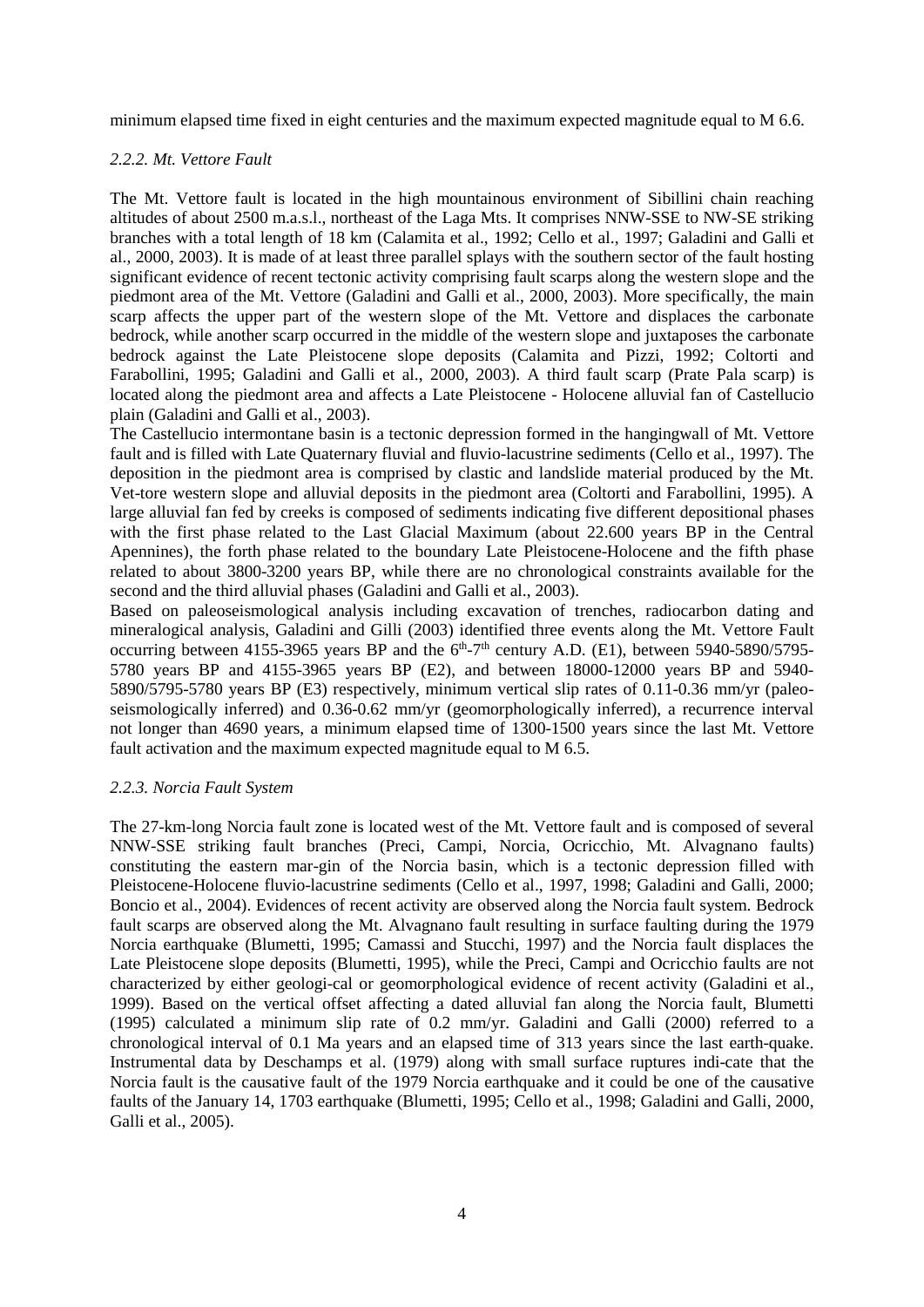#### **3. HISTORICAL RECORD AND SEISMIC HAZARD OF THE AFFECTED AREA**

The activity of the CAFS is characterized by moderate earthquakes and a few major historical events within the Umbria-Abruzzi Apennines with magnitudes of 6.5-7.0 and maximum intensities of X-XIMCS (Cello et al., 1998. and references therein). As far as the 2016 affected area is concerned, the 1639 Amatrice earthquake (Mw=6.3, I=X), the 1703 Norcia earthquake (Mw=6.8, I=XI) and the 1979 Norcia earthquake ( $Mw=5.9$ , I=VIII-IX) are the most significant events for the characterization of this area as a seismogenic zone. The affected area has been also struck by a number of small-to-moderate events since 1000 A.D. (I $\leq$ VIII) including the events of July 1627 (M=5.1, I=VII-VIII), November 1883 (M=4.8, I=VII), February 1906 (M=4.3, I=VI), December 1910 (M=4.8, I=VII), March 1950 (M=4.8, I=VII) and July 1963 (M=4.3, I=VI) (Gruppo di Lavoro CPTI, 1999; Boncio et al., 2004) and also by three minor earthquake sequences during the 1990s (August 1992,  $M=3.9$ ; June 1994,  $M=3.7$ and October 1996, M=4.0; De Luca et al., 2000), which may be interpreted as seismic dislocations on minor structures accommodating volumetric deformation at the lateral tip of the Laga Mts. fault plane (Boncio et al., 2004).



Figure 1. Geological maps of the Umbria-Marche Apennines (Central Italy) affected by the 2016 Central Italy earthquakes comprising the August 24, Mw 6.2 Amatrice earthquake, the October 26, Mw 5.9 and 5.4 events and the October 30, Mw 6.5 Norcia earthquake. The most imprortant historical and recent events are also presented. AB: Amatrice Basin, CB: Campotosto Basin, CP: Castellucio Plain, NB: Norcia Basin, GST: Gran Sasso thrust, SMT: Sibillini Mts thrust, TT: Teramo thrust.

#### **4. TYPE OF BUILDINGS IN THE AFFECTED AREA AND SEISMIC CODES**

The dominant types of structures in the affected area are (i) reinforced concrete (R/C) and (ii) unreinforced masonry (URM) buildings including monumental structures.

The mainly two- to four-storey R/C buildings are structures comprising generally an R/C frame and infill walls and are classified into two categories: (a) non-ductile R/C buildings with normal strength concrete dated back to the post-WWII period and now at the end of their conventional life cycle with probable decay problems affecting the mechanical properties of their elements and (b) recent R/C buildings constructed according to recent antiseismic specifications during the last decades.

Traditional URM buildings comprise the majority of the building environment in the affected area and date back as far as medieval times. They have a load-bearing system which includes masonry load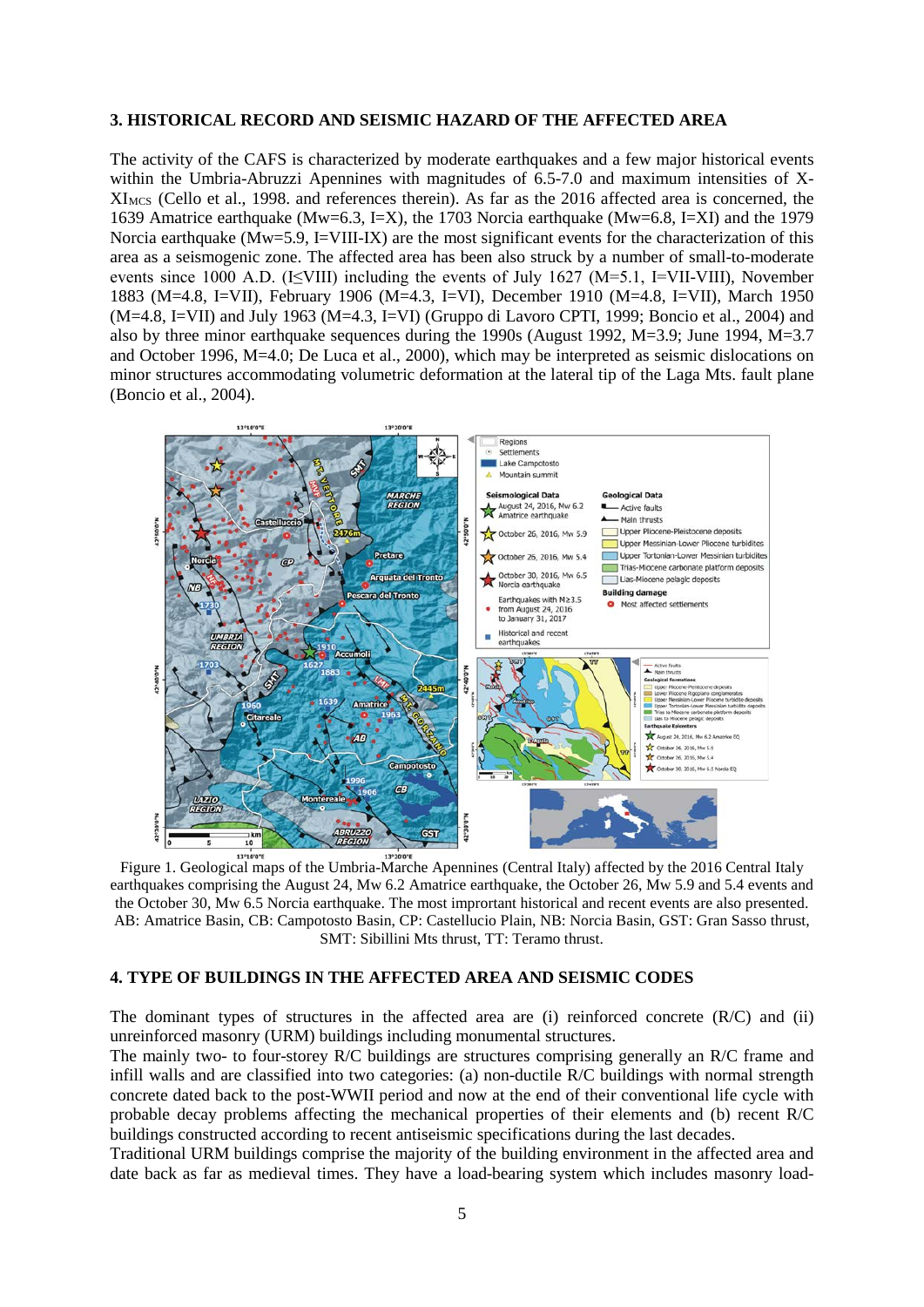bearing walls constructed mainly with materials such as stones and bricks laid in parallel horizontal courses and often jointed using mortars of poor and inadequate quality. These walls are disposed orthogonally to each other in order to succeed a three-dimensional box behavior. Curved elements such as arches and barrel or cross vaults sustain the horizontal floors. Windows and doors are regularly placed on the external walls of the building.

As far as the reinforcement is concerned, the original reinforcements of URM buildings include wooden bars embedded in the masonry, while strengthening interventions especially after strong earthquakes include transversal iron tie rods, ring beams at the floor levels and R/C slabs replacing vaulted structures (Ceci et al., 2010).

The use of sub-par materials in URM buildings is partially assigned to the recurrent destructive earthquakes causing partial collapse and subsequent reconstruction of several historical buildings. The rapid post-earthquake reconstruction sometimes encouraged in the past centuries the use of less skilled construction workers and builders resulting in poor workmanship and the recycling of inadequate materials from collapsed buildings. This is confirmed by frequent observations of dis-homogeneous portions in the masonry walls of the buildings affected by the 2016 Central Italy earthquakes, in which the typical irregular stonework is mixed with pebbles and clay brick fragments.

Despite this variety of structures and their differences, one thing they all have in common is the fact that they are non-engineered and are not earthquake resistant. This is attributed to the fact that they have been constructed in a time period during which the earthquake-resistant construction as well as the repair and retrofitting of structures did not exist as a way of prevention and mitigation against the destructive earthquake effects on buildings as the first rudimentary rules for seismic structural design were drawn during 18<sup>th</sup> century after the 1783 Messina, 1857 Ancona and 1859 Norcia earthquakes. The current Italian seismic code and the related seismic hazard maps were introduced in 2008. According to these maps, the peak ground acceleration (PGA) for a 10% probability of exceedance in 50 years (475 years return period) for the affected area ranges from 0.400 to 0.450g.

Based on the aforementioned paleoseismological results and the historical and modern seismicity, it is also significant to note that the recurrence interval of destructive earthquakes is much larger from the average life span of a generation. If such an event took place during a generation, then construction workers and builders had the opportunity to learn from their mistakes and the ability to transfer the knowledge and cumulative lessons to successor workers. If such an event took place after a few generations passed, then the collective memory of construction workers and builders is either composed more of historical events than of actual memories or totally erased. This fact results in increased primary seismic vulnerability of buildings in the affected area, due to the fact that those dealing with the building construction did not have the opportunity to improve their construction methods as well as materials and technology for the aforementioned reasons.



Figure 2: Dominant building types in the area affected by the August 24, 2016 Mw 6.2 Amatrice and the October 30, 2016 Mw 6.5 Norcia earthquakes. The majority of buildings are masonry structures dated back to the medieval times with high seismic vulnerability (a-d). Many buildings in Norcia town and few in other settlements of the affected area have been reinforced (b and d) after the 1979 Norcia and 1997 Umbria and Marche earthquakes. (e-f) Non-ductile R/C buildings with normal strength concrete dated back to the post-WWII period and now at the end of their conventional life cycle with probable decay problems affecting the mechanical properties of their elements. (g) Recent R/C buildings constructed during the last decades according to modern antiseismic specifications.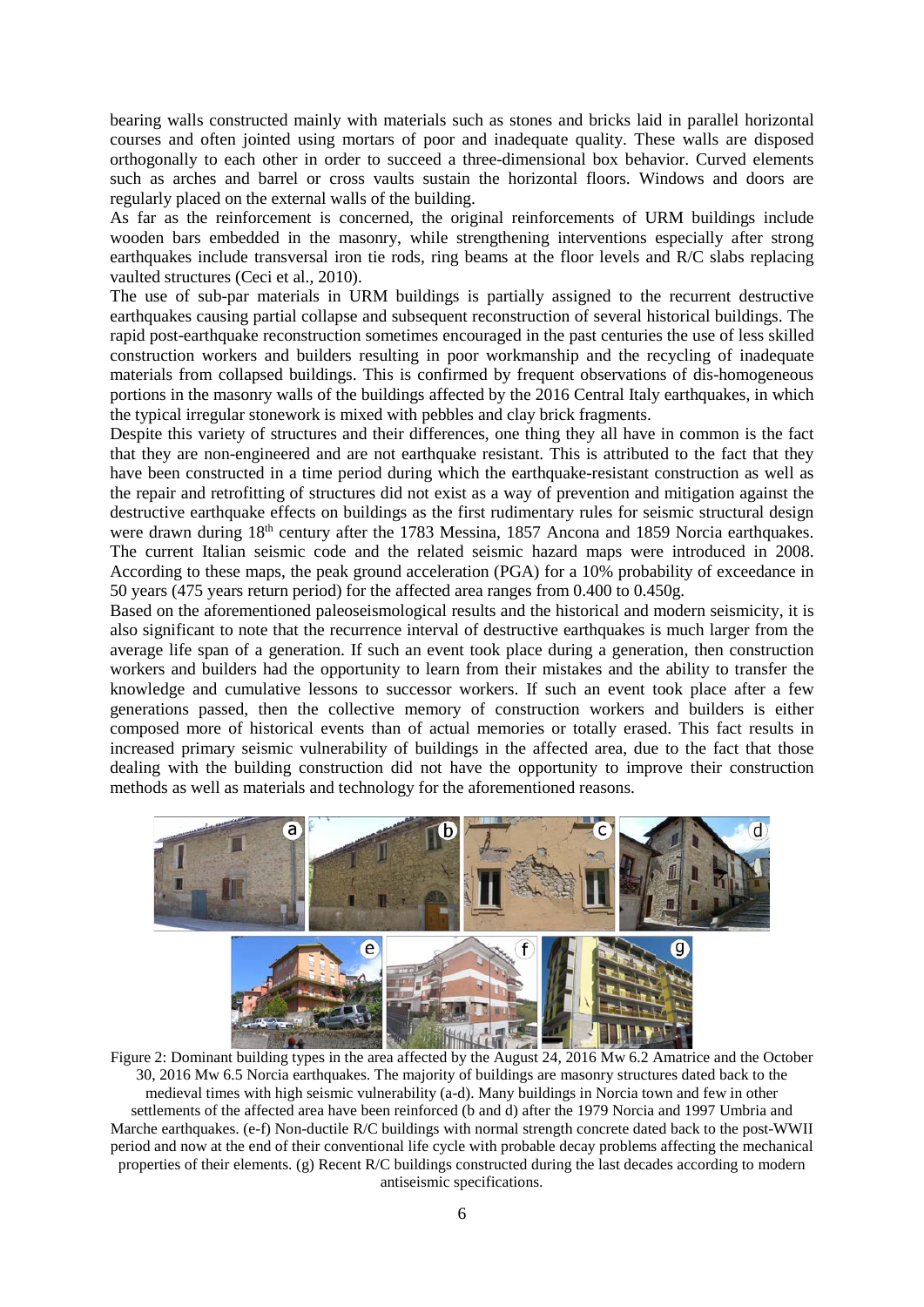#### **5. DAMAGE TO BUILDINGS INDUCED BY THE 2016 CENTRAL ITALY EARTHQUAKES**

The R/C buildings suffered non-structural damage by the 2016 Amatrice earthquake including horizontal cracking of infill and internal partition walls, detachment of infill walls from the surrounding R/C frame and of large pieces of plaster from walls. As regards the structural damage, it varied from light damage in R/C elements to partial or total collapse of the building. More specifically, it comprised light cracks in columns, soft story failure due to absence of infill walls, symmetrical buckling of rods, compression damage at midheight of columns and bursting of over-stressed columns resulting in partial or total collapse. Strong evidences of the effect of the vertical ground motion in RC buildings are the symmetrical buckling of reinforcement, the compression damage and crushing at midheight and in other parts of columns, the undamaged windows and the unbroken glass panels as well as the partial collapse of the buildings that usually occur along the vertical axis within the plan of the building.

Damage to RC buildings are attributed to (a) the poor quality of concrete with compressional strength lower than the expected and inadequate reinforcement, (b) the absence of earthquake resistant features even in recent constructions, (c) the inappropriate foundation close to the edge of the slopes of flat hills that also leads to differential settlements creating cracks homologous to those seismically induced and (d) the destructive effect of the vertical component of the earthquake ground motion.

The URM buildings suffered non-structural and structural damage varying from cracks and detachment of large pieces of plaster from walls to mainly and mostly destruction of the building. Moreover, damage to masonry walls, piers, floors and roofs was also observed.

Damage to URM buildings are attributed to (a) the poor workmanship with randomly placed materials of poor and inadequate quality bound by low-strength mortars and without any antiseismic precautions, (b) the effect of the vertical component of ground motion to buildings as well as (c) the inadequate interventions and modifications after previous earthquake damage.



Figure 3. Damage induced by the August 24, 2016 Mw 6.2 Amatrice earthquake. (a) Partial collapse of the masonry load-bearing walls in Amatrice area after the August 24 Mw 6.2 main shock. (b) The same building after an Mw 4.3 aftershock on August 25. (c-d) Cracking, detachment of pieces of plaster from the masonry and partial collapse of masonry in unreinforced masonry building in Accumoli. The buildings presented in 3a-3d razed to the ground after the earthquakes of October 2016. (e-h) Non-structural damage observed in an R/C building in Amatrice comprised cracking of the external infill walls and detachment of the infill walls from the surrounding R/C frame.

The October 30, 2016 Mw 6.5 Norcia (Italy) earthquake had a significant impact on Norcia town and the surrounding area. Due to the small epicentral distance, Norcia suffered extremely high accelerations with a value of horizontal PGA of 0.48 g registered at the nearest seismic station (Luzi, 2016).

Masonry residential buildings in Norcia town and its surrounding area comprising Visso, Ussita, San Pellegrino, San Severino Marche, Casavecchia alta, Pieve Torina and Fontevena settlements suffered not only non-structural but also structural damage. The first included cracks in the masonry walls, detachment of plaster pieces from the masonry walls and of tiles from roofs as well as fall of loose stones from upper parts of the buildings. Structural damage included partial collapse of masonry walls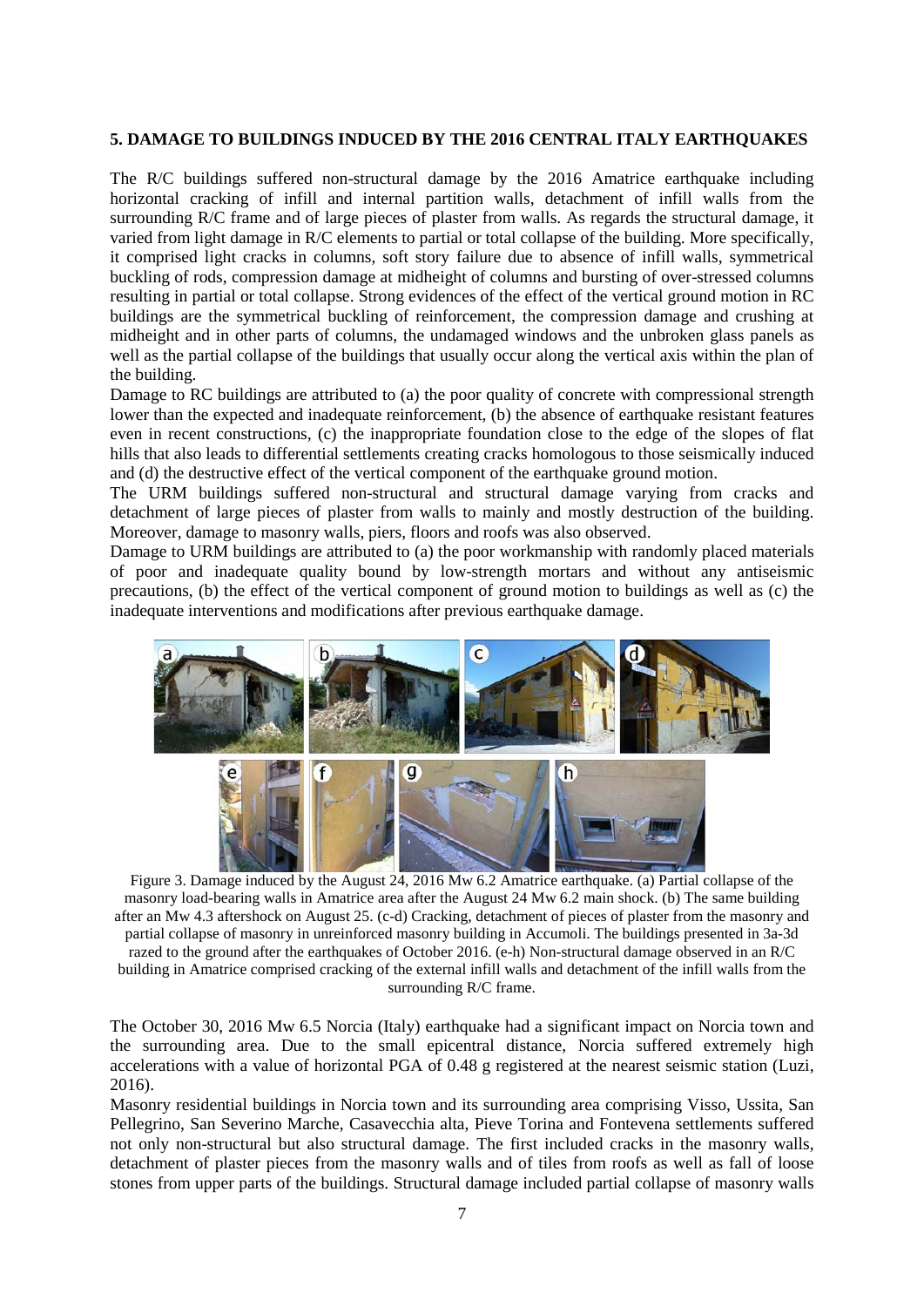and total destruction of the structure. Similar structural damage was also sustained by monumental structures (churches) in Norcia town with the almost total collapse of the San Benedetto basilica being the most characteristic example of church destruction.

As regards the seismic response of R/C buildings during Norcia earthquake, several damage occurred to non-structural elements and especially to infill and partition walls comprising cracking of the infill walls, detachment of plasters from the walls as well as detachment and ejection of the infill walls from the surrounding R/C frame. Structural damage in R/C buildings comprised soft storey failure especially after the detachment and ejection of the infill wall from the surrounding R/C frame resulting in abrupt variation of stiffness. Failures of columns were also observed and included degradation of column top, concrete disorganization, flexural cracks as well as buckling of longitudinal and transversal rods of the columns on the verge of collapse due to inadequate reinforcement. Beamcolumn joints were also detected and attributed to the large forces during the severe ground shaking.

As far as the damage induced in Norcia town is concerned, its buildings were not severely affected by the Amatrice earthquake resulting in no damage at all or negligible non-structural damage to few of them. In contrast, buildings in settlements of Amatrice basin including Amatrice, Accumoli, Arcuata del Tronto and Pescara del Tronto suffered moderate to very heavy structural damage. Hence, the damage state of buildings after the Amatrice earthquake was DS0 for Norcia enabling buildings to withstand the subsequent earthquakes, while the damage state of buildings in Amatrice was much higher ( $\geq$  DS3) making them more vulnerable during the upcoming events of October 2016. As a verification of the aforementioned, the damage state in Amatrice basin after the Norcia earthquake dramatically increased from DS3 to DS5 (near total or total collapse) for the majority of the still standing buildings resulting in entire settlements razed to the ground. However, many historical churches in Norcia experienced the same damage state evolution characterized by damage increase.

The most important fact related to the Norcia earthquake is the zero human losses, which is a considerable achievement in comparison to the almost 300 victims caused by the Amatrice earthquake. Since the two seismic events were comparable and the small differences in the characteristics and the parameters of the earthquake ground motion are not enough for the interpretation, this significant difference is attributed not only to the large scale evacuation in the affected area that carried out by the Italian authorities after the earthquakes generated on October 26, 2016 for the evaluation of the structural stability of buildings in the affected area, but mainly to the satisfactory performance of buildings in Norcia attributed to an extensive retrofitting project of buildings followed the 1979 Norcia and the 1997 Umbria and Marche earthquakes.

The strengthening techniques used in Norcia comprised (a) confinement of masonry walls by a layer of mortar with a pre-fabricated steel welded mesh inside, in both faces, connected by steel bars at a given spacing and (b) introduction of steel cables connecting parallel walls in order to minimize the out-of-plane movement of exterior walls to the outside of the construction (Lopes et al., 2017). These construction details allowed the masonry walls to exhibit an in-plane behavior and to increase their resistance.

The vertical ground motion of these moderate shallow near-field normal-faulting earthquakes had very short duration and comprised high-frequency oscillations with small amplitudes as well as few lowfrequency pulses with higher amplitudes. In contrast to the horizontal component of the ground motion, the seismic response of structures is not correlated with its conventional dynamic characteristics. Thus, conventional flexible or rigid structures in the affected area were equally damaged.

The high frequency of the vertical ground motion caused disintegration of the binding mortar of the load-bearing walls of the historical buildings of the earthquake-stricken area resulting in increasing of the already existing vulnerability. The observed building damage was due to impact-type phenomena produced on the buildings' foundations and in other parts leading to the failure of the structure. Collapses occurred rapidly and instantaneously as if explosives had been detonated in the building's foundation resulting in no time for residents to react. The buildings collapsed into their own footprint.

Partial collapse of buildings was also observed in the affected area. The remaining walls and columns (where existed) were vertical, the classical diagonal cracks were absent, while windows and glass panels remained intact. Picture frames, doors, radiators and other appliances were dismantled and fell down.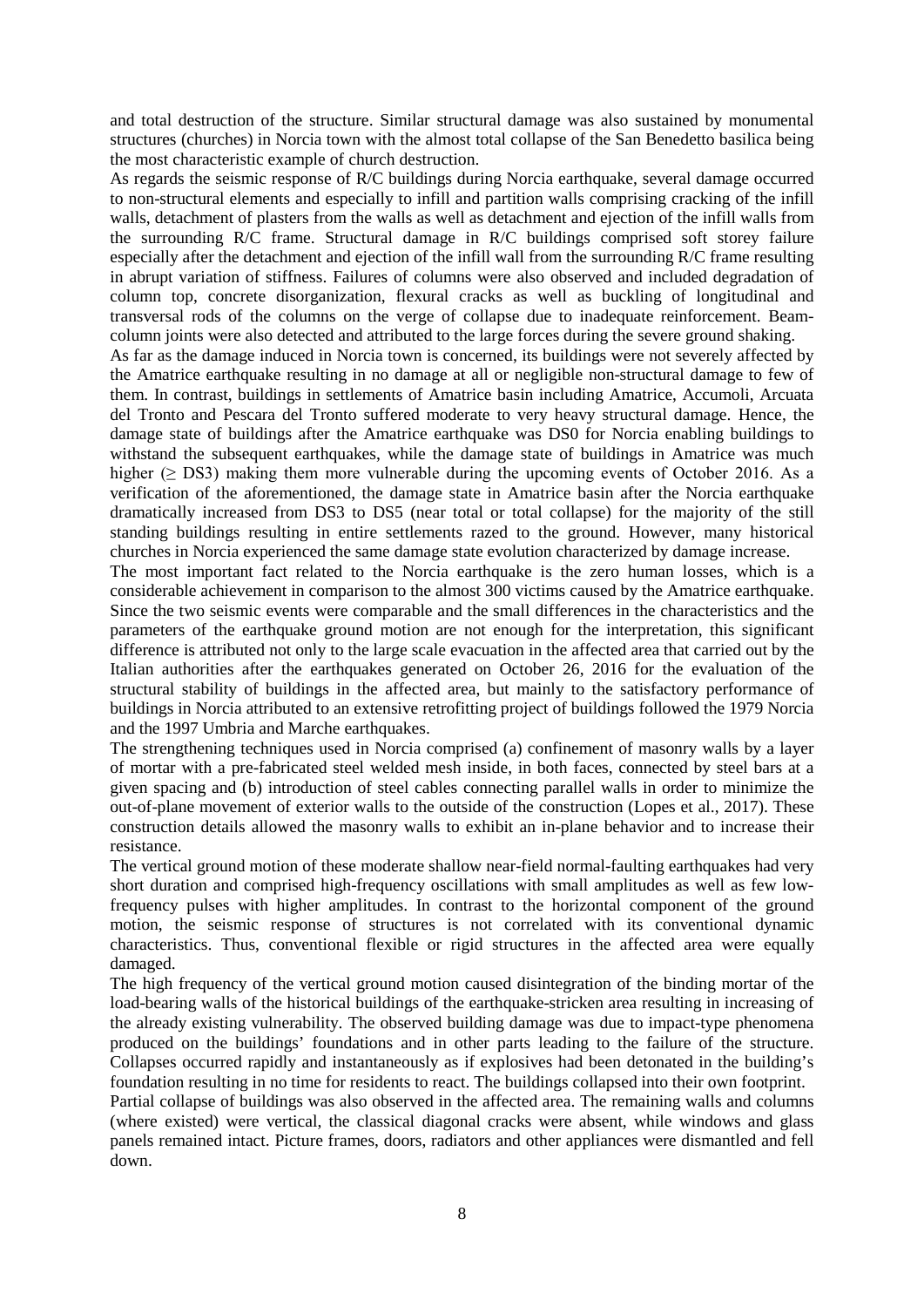

Figure 4. Representative view of the damage induced by the October 30, 2016 Mw 6.5 Norcia earthquake. (a) Cracking and detachment of plaster pieces from the masonry load-bearing walls of a masonry building in Norcia. (b) The wall failure in this masonry building was concentrated at a level higher to that of the seismic retrofit. (c, d) Failure of masonry load-bearing walls in masonry buildings in Norcia town. (e-h) Masonry buildings in damage state DS4-DS5 in Amatrice basin. The Nocria earthquake aggravated damage induced by the Amatrice earthquake and the seismic events of October 26. (i-l) R/C buildings in the industrial zone of Norcia suffered non-structural (i) and structural damage (j-l).

When the vertical component of the ground motion was acting, standing waves were formed vertically in the observed structures resulting in the collapse of one or more floors at any level of the building. At the same time, the overlying or underlying adjacent floors were completely horizontal and the corresponding parts of the building remained almost intact as if the partial collapse had not taken place. The same mechanism is responsible for the upward movement and dislocation of the highest parts of buildings, monuments and bell towers such as roof tiles, entire roofs, top of arcs etc.

Moreover, considerable damage including collapse of walls upon which floors may be laid was observed due to the vertical oscillation of the horizontal building body (wood or metal floors and roofs) in combination with the abovementioned standing waves.

As regards the effect of the vertical component of the earthquake ground motion during both earthquakes, the following damage is attributed to its destructive effect: (a) symmetrical buckling of longitudinal bars, (b) loosening of stirrups in ground floor columns, (c) compression damage at midheight of columns, (d) bursting of over-stressed columns, (e) collapse of walls away from URM and R/C buildings as by an explosion from within, (f) symmetrical distribution of damage around a vertical axis, (g) spatial homothetic motions in URM and RC buildings and (h) intact windows and unbroken glass panels. This damage indicates the prevalence of the vertical component of the earthquake ground motion over horizontal movements based solely on field macroseismic observations.

During on-site inspection in the affected area immediately after the earthquake, the authors had the opportunity to observe the damage induced not only by the main shock but also by its largest aftershocks generated during the first three days of the aftershock sequence. Bearing in mind that:

- i. the soil conditions in foundations of the affected villages were neither changed nor altered,
- ii. the conventional dynamic parameters of buildings did not play a significant role in their seismic response against the vertical component of the earthquake ground motion, due to its impact type of loading,
- iii. the structures and materials have carried memories from the previous large shocks of this sequence and
- iv. the main shock and its largest aftershocks caused damage on buildings including spatial homothetic motions,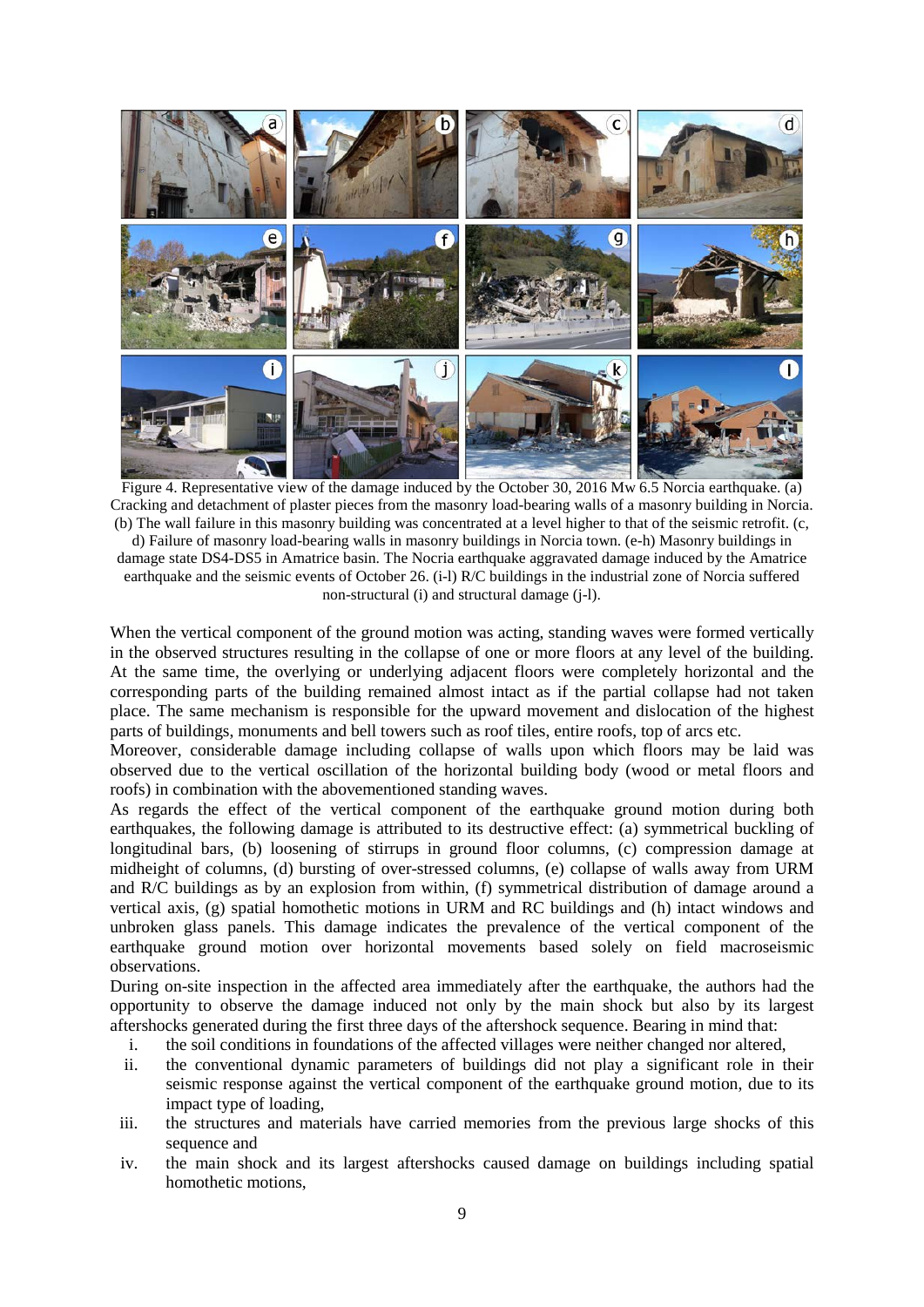it is concluded that:

- i. the main shock and its largest aftershocks had similar focal mechanism parameters (normal faulting),
- ii. the main shock and its largest aftershocks were shallow near-field seismic events with short duration but high amplitude,
- iii. the observed damage is typical of such earthquakes and
- iv. the vertical component of the earthquakes' ground motion has prevailed.

These homothetic motions were not an isolated case, but they reached statistically significant levels.

Similar conclusions were drawn by Benedetti and Carydis (1999), Di Sarno et al. (2011), Carydis et al. (2012) and references therein after studying building damage induced by similar earthquakes generated in the Mediterranean region [1995 Aegion (Greece), 1995 Dinar (Turkey), 1999 Athens (Greece), 2009 L' Aquila (Italy) and 2012 Emilia Romagna (Italy) earthquakes].



Figure 5. (a) An R/C building in Amatrice suffered partial collapse after the Amatrice earthquake. Its remaining still-standing parts were practically undamaged. (b) The damage observed in the above mentioned R/C building was aggravated by an Mw 4.8 aftershock generated the day following the main shock. Spatial homothetic motions indicated the prevalence of the vertical component of the earthquake ground motion.

#### **6. CONCLUSIONS**

Both earthquakes induced non-structural and structural damage in the majority of buildings of the affected areas. In general, the Norcia earthquake aggravated damage induced by the Amatrice earthquake and the other two events generated on October 26 resulting in entire settlements razed to the ground.

The R/C buildings suffered non-structural damage including horizontal cracking of infill and internal partition walls, detachment of infill walls from the surrounding R/C frame and of large pieces of plaster from walls. As regards the structural damage, it comprised light cracks in columns, soft story failure due to absence of infill walls, symmetrical buckling of rods, compression damage at midheight of columns and bursting of over-stressed columns resulting in partial or total collapse. Strong evidences of the effect of the vertical ground motion in RC buildings are the symmetrical buckling of reinforcement, the compression damage and crushing at midheight and in other parts of columns, the undamaged windows and the unbroken glass panels as well as the partial collapse of the buildings that usually occur along the vertical axis within the plan of the building.

Damage to R/C buildings are attributed to (a) the poor quality of concrete with compressional strength lower than the expected and inadequate reinforcement, (b) the absence of earthquake resistant features even in recent constructions, (c) the inappropriate foundation close to the edge of the slopes of flat hills that also leads to differential settlements creating cracks homologous to those seismically induced and (d) the destructive effect of the vertical component of the earthquake ground motion. As a rule, the R/C buildings in the affected area presented better seismic response compared to masonry buildings.

The URM buildings suffered non-structural and structural damage varying from cracks and detachment of large pieces of plaster from walls to mainly and mostly destruction of the building. The reinforced masonry buildings of the affected area presented satisfactory seismic performance. Hence, there is an imperative need for an immediate retrofit of similar structures located in areas characterized by similar comparable seismic potential.

Damage to URM buildings are attributed to (a) the poor workmanship with randomly placed materials of poor and inadequate quality bound by low-strength mortars and without any antiseismic precautions, (b) the effect of the vertical component of ground motion to buildings as well as (c) the inadequate interventions and modifications after previous earthquake damage.

From the comparison between damage induced by the 2016 Amatrice and Norcia earthquakes, it is concluded that the lower levels of damage in Norcia town are mainly attributed to the retrofitting of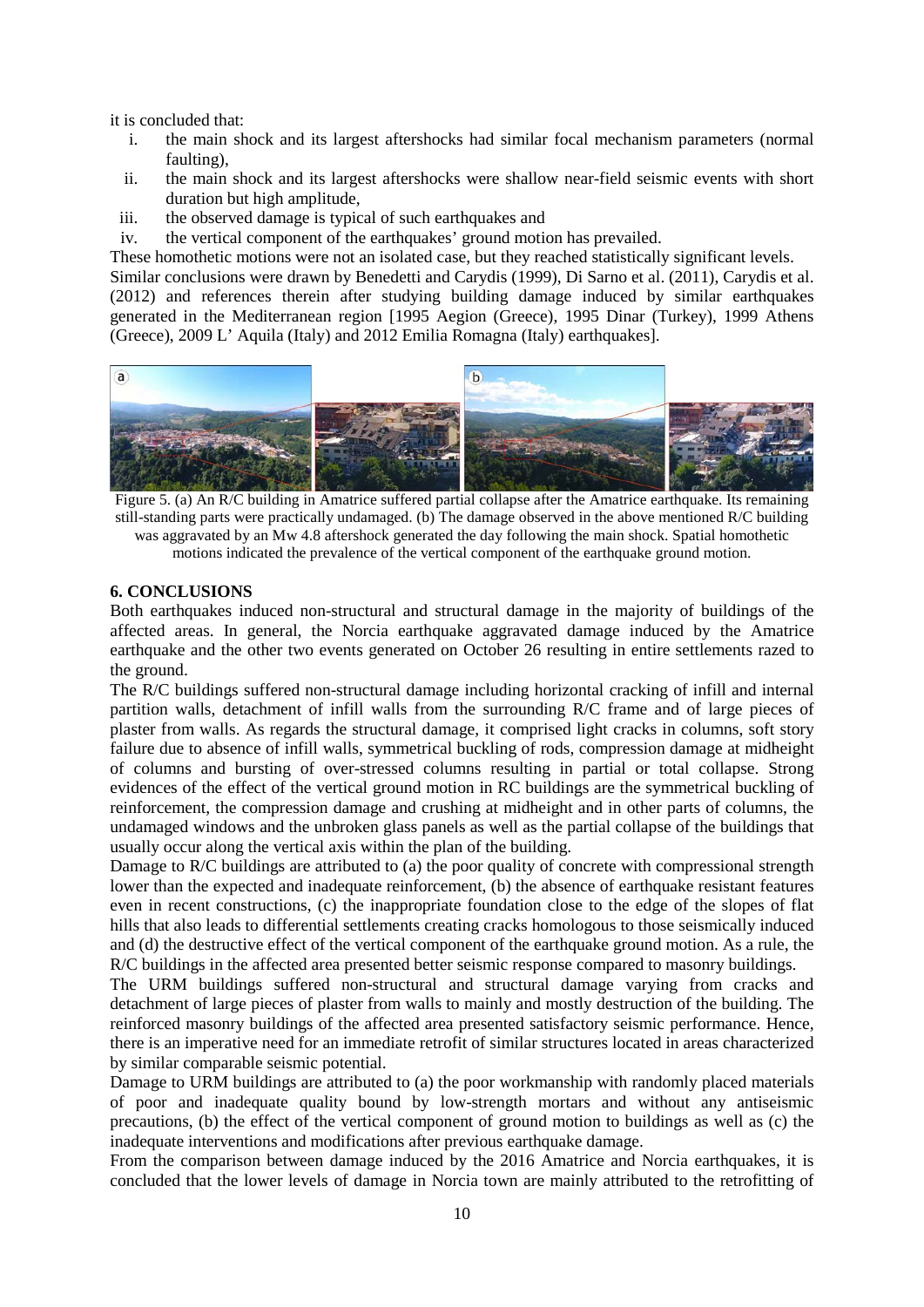buildings after the 1979 Norcia and the 1997 Umbria and Marche earthquakes. In contrast, several additions of new floors and new buildings attached to old ones were made over the years in Amatrice without strengthening and retrofitting against earthquakes.

#### **7. REFERENCES**

Anzidei M, Pondrelli S (2016). The Amatrice seismic sequence: preliminary data and results. *Annals of Geophysics*, 59, Fast Track 5.

Bachetti C, Blumetti AM, Calderoni G, Ridolfi M (1990). Attività neotecttonica e paleosismicità nel settore meridionale dei Monti della Laga. *Rendiconti online della Società Geologica Italiana*, 13: 9-16.

Benedetti D, Carydis P (1999). Influence of the vertical component on damage during shallow - near field earthquakes. *European Earthquake Engineering*, 3: 3-12.

Blumetti AM, Dramis F, Michetti AM (1993). Fault-generated mountain fronts in the central Apennines (central Italy): geomorphological features and seismotectonic implications. *Earth Surface Processes and Landforms*, 18: 203-223.

Blumetti AM (1995). Neotectonic investigations and evidence of paleoseismicity in the epicentral area of the January–February 1703, Central Italy, earthquakes. In: Serva L, Slemmons DB (eds) Perspectives in Paleoseismology, Association of Engineering Geologists Bulletin, Special Publication, 6: 83-100.

Boncio P, Lavecchia G, Milana G, Rozzi B (2004). Seismogenesis in Central Apennines, Italy: an integrated analysis of minor earthquake sequences and structural data in the Amatrice-Campotosto area. *Annals of Geophysics*, 47 (6): 1723-1742.

Bosi C, Galadini F, Messina P (1993). Neotectonic significance of bedrock fault scarps: case studies from the Lazio-Abruzzi Apennines (central Italy). *Zeitschrift für Geomorphologie Supplementband*, 94: 187-206.

Cacciuni A, Centamore E, Di Stefano R, Dramis F (1995). Evoluzione morfotettonica della conca di Amatrice. *Studi Geologici Camerti*, vol. spec. 2: 95-100.

Calamita F, Pizzi A, Roscioni M, (1992). I 'fasci' di faglie recenti ed attive di M. Vettore-M. Bove e di M. Castello-M. Cardosa (Appennino umbromarchigiano). *Studi Geologici Camerti*, 92/1: 81-95.

Calamita F, Cello G, Deiana G, Paltrinieri W (1994a). Structural styles, chronology rates of deformation, and time-scale relationships in the Umbria-Marche thrust system (central Apennines, Italy). *Tectonics*, 13: 873-881.

Calamita F, Pizzi A, Romano A, Roscioni M, Scisciani V, Vecchioni G. (1995). La tettonica quaternaria nella dorsale appenninica umbro-marchigiana: una deformazione progressiva non coassiale. *Studi Geologici Camerti*, vol spec., 1995/1: 203-223.

Camassi R, Stucchi M (1997). *NT4.1, a Parametric Catalogue of Damaging Earthquakes in the Italian Area (Release NT4.1.1)*, GNDT, Milano, Internet, [http://emidius.itim.mi.cnr.it/NT/home.html.](http://emidius.itim.mi.cnr.it/NT/home.html)

Carydis P, Castiglioni C, Lekkas E, Kostaki I, Lebesis N, Drei A (2012). The Emilia Romagna, May 2012 earthquake sequence: the influence of the vertical earthquake component and related geoscientific and engineering aspects. *Ingegneria Sismica*, 29: 31-58.

Ceci AM, Contento A, Fanale L, Galeota D, Gattulli V, Lepidi M, Potenza F (2010). Structural performance of the historic and modern buildings of the University of L'Aquila during the seismic events of April 2009. *Engineering Structures*, 32: 1899-1924.

Cello G, Mazzoli S, Tondi E, Turco E (1995). Tettonica attiva in Appennino centrale e implicazioni per l'analisi della pericolosità sismica del settore della catena umbro-marchigiana-abruzzese. *Studi Geologici Camerti*, 13: 115-138.

Cello G, Mazzoli S, Tondi E, Turco E (1997). Active tectonics in the central Apennines and possible implications for seismic hazard analysis in peninsular Italy. *Tectonophysics*, 272: 43-68.

Cello G, Mazzoli S, Tondi E (1998). The crustal fault structure responsible for the 1703 earthquake sequence of central Italy. *Journal of Geodynamics*, 26 (2-4): 443-460.

Centamore E, Cantalamessa G, Micarelli A, Potetti M, Berti D, Bigi S, Morelli C, Ridolfi M (1991). Stratigrafia e analisi di facies dei depositi del Miocene e del Pliocene inferiore dell'avanfossa marchigiano-abruzzese e delle zone limitrofe. *Studi Geologici Camerti*, vol. spec. 1991/2: 125-131.